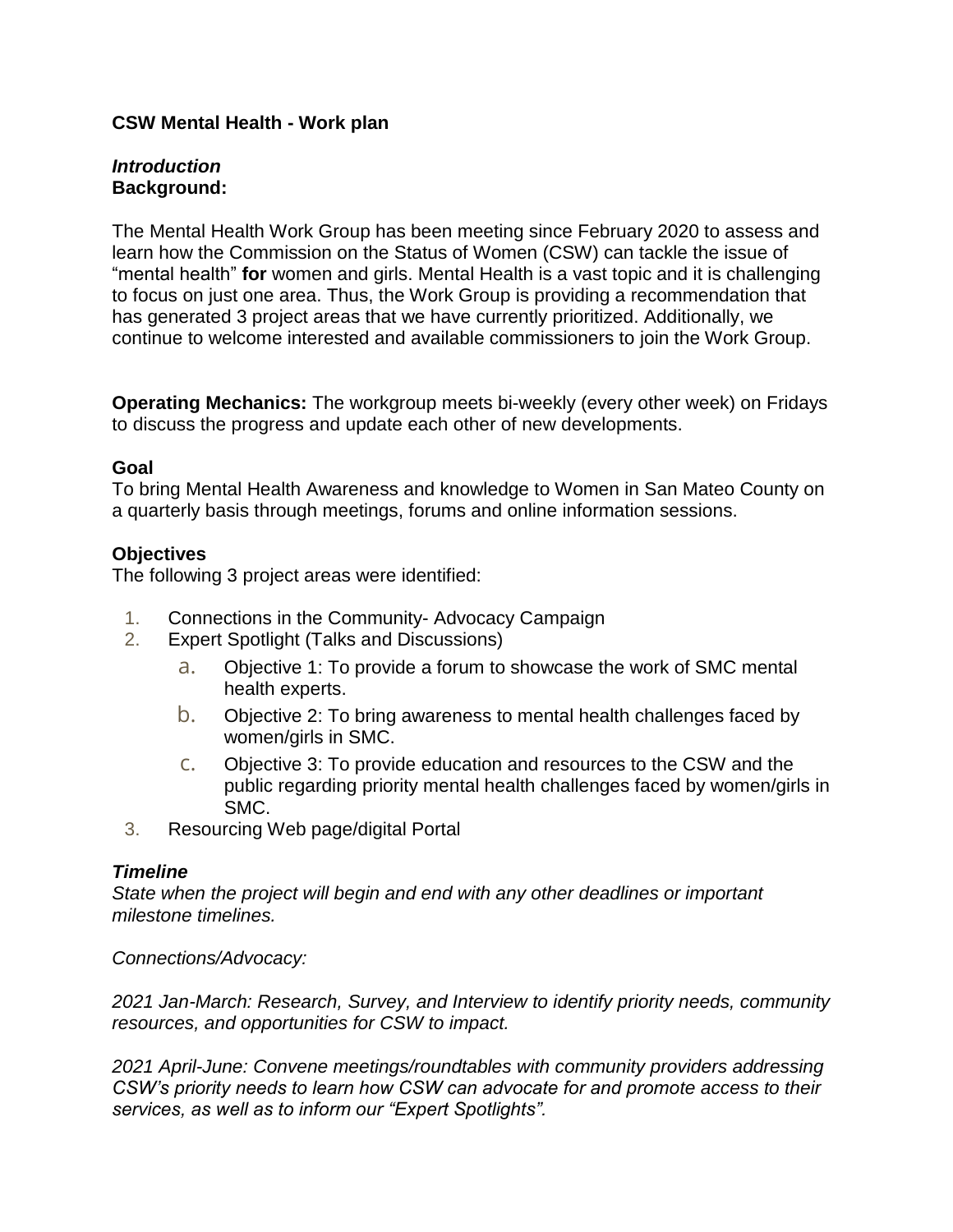*2021 June-August:: Carry out a promotional campaign for one priority area every through Expert Spotlight, website, flyers, guest presenters to full CSW, ect.]*

*2021 September - December: Evaluate impact and effectiveness of tactics and revise as warranted.* 

*2022 Jan-September: Carry out promotional campaigns focusing on one area/quarter.* 

*2022 October-December: Evaluate impact/effectiveness and determine if worthy of continuing.*

#### *Resources*

*Work group commissioners support convening virtual interviews, roundtables.*

#### *Team Responsibilities*

*Include team member's roles and responsibilities on the project.* 

*Connection/Advocacy: Cheryl Fama and Marguerite Machen (+Karen Pyles)*

 *Expert Spotlights: Nirmala Bandrapalli and Anya Drabkin*

 *Communications: Sue Datta and Ellen Tafeen* 

*Issue/Problem/Challenge:* Women/girls in SMC face significant and specific mental health challenges.

*State your goal for addressing that issue, problem, challenge.*

**Increase utilization of needed behavioral wellness support, mental health services, coping tools and social connections by increasing awareness and education to remove real and perceived barriers to services.**

*Sentence 3: State your project/solution.*

**Increase CSW members' awareness of the issue and resources Increase women and girls awareness of available services through advocacy of existing services. Remove stigma and perceived barriers through Expert Spotlights, CSW** 

**website, promoting community provider programs and educational opportunities.**

*Sentence 4: Explain how the project/solution will address the issue.*

*See #3 above.*